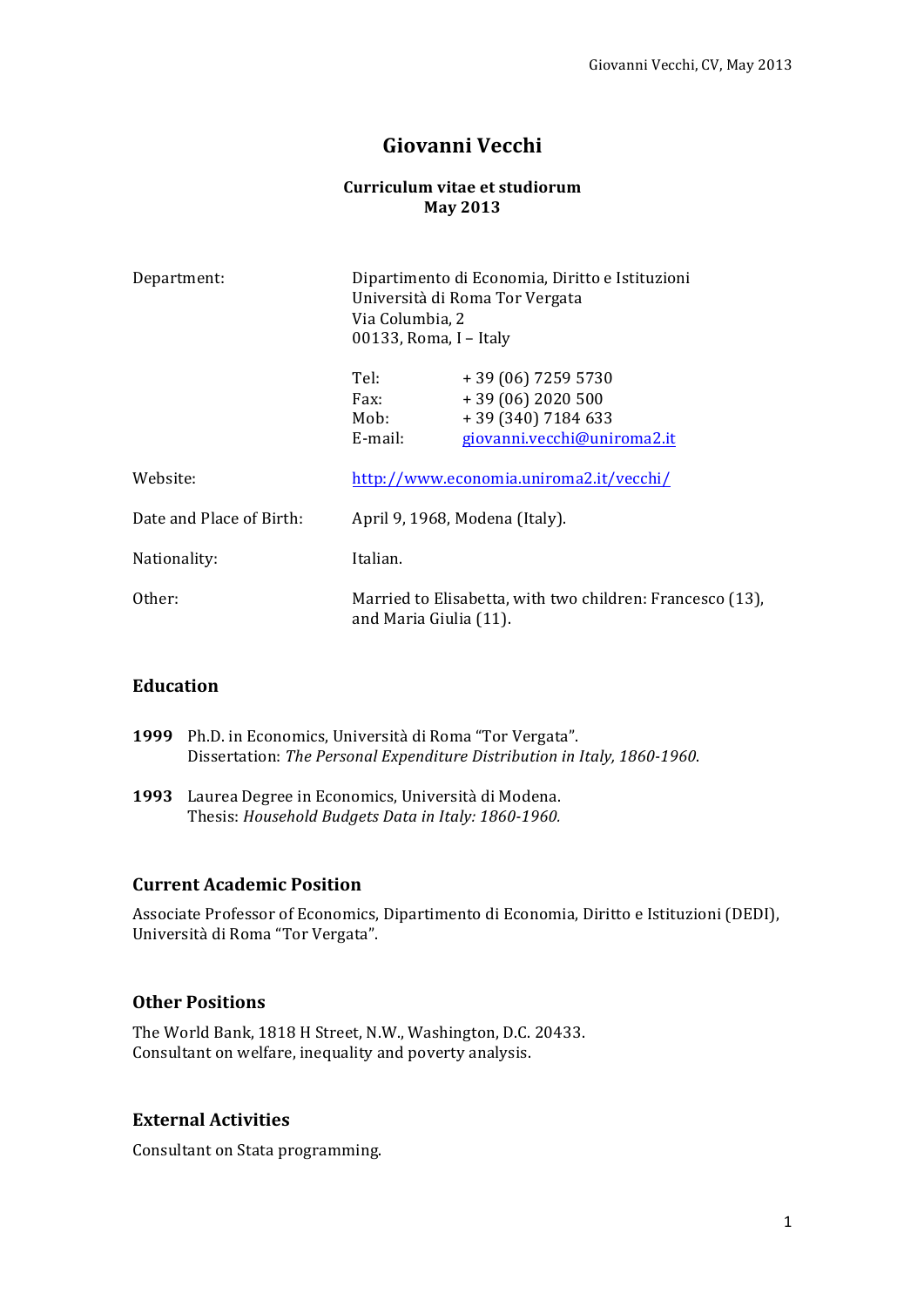## **Publications**

#### **1) Books**

*In ricchezza e in povertà. Il benessere degli italiani dall'Unità a oggi. (2011), Bologna: Il* Mulino. English translation of the title: *For Richer and for Poorer: Well-being in Italy from Unification to the Present Day (1861-2011).* 

### **2) Journal Articles**

"La salute degli italiani", *Politiche Sanitarie*, (2012), 12, 1-25. With V. Atella and S. Francisci.

"Sviluppo economico, benessere e disuguaglianza: Italia, 1861-2011", *Rivista di Storia Economica,* (2012), 28(1): 177-195.

"La vulnerabilità economica delle famiglie italiane", *Rivista di Politica Economica*, (2011), VII-IX, 167-181. With M. Rossi.

"Storie parallele: la salute e le altre dimensioni del benessere a confronto in 150 anni di differenze geografiche in Italia", *Epidemiologia e Prevenzione*, 35, 5: 2-12. With. G. Costa.

"Il costo della vita al Nord e al Sud d'Italia, dal dopoguerra a oggi. Stime di prima generazione", *Rivista di Politica Economica*, (2009), IV-VI, 3-34. With N. Amendola and B. Al Kiswani.

"Height and the Normal Distribution: Evidence from Italian Military Data", *Demography*, vol. 46, 1: 1-25, (2009). With B. A'Hearn and F. Peracchi.

"Italian children at work, 1881-1961", Giornale degli Economisti e Annali di Economia, vol. 66, 3: 410-427, (2007). With G. Toniolo.

"Nutrition and Growth in Italy, 1861-1911. What Macroeconomic Data Hide", *Explorations in Economic History*, vol. 43: 438-464, (2006). With M. Coppola.

"Nutrizione e povertà in Italia, 1861-1911", *Rivista di Storia Economica*, vol. 19, 3: 383-401,  $(2003)$ . With M. Coppola.

"Monetary union, institutions and financial market integration: Italy, 1862-1905", *Explorations in Economic History, vol.* 40, 4: 443-61, (2003). With G. Toniolo and L. Conte.

"Is the Kuznets Curve Still Alive? Evidence from Italy's Household Budgets, 1881-1961", *Journal of Economic History, vol.* 61, 4: 904-25, (2001). With N. Rossi and G. Toniolo.

"Quali lezioni dall'analisi della distribuzione della spesa familiare in Italia, 1881-1961?", *Rivista di Storia Economica*, n.s., 2, pp. 247-59, (2000).

"I bilanci familiari in Italia: 1860-1960", *Rivista di Storia Economica*, n.s., 1, pp. 9-95, (1994).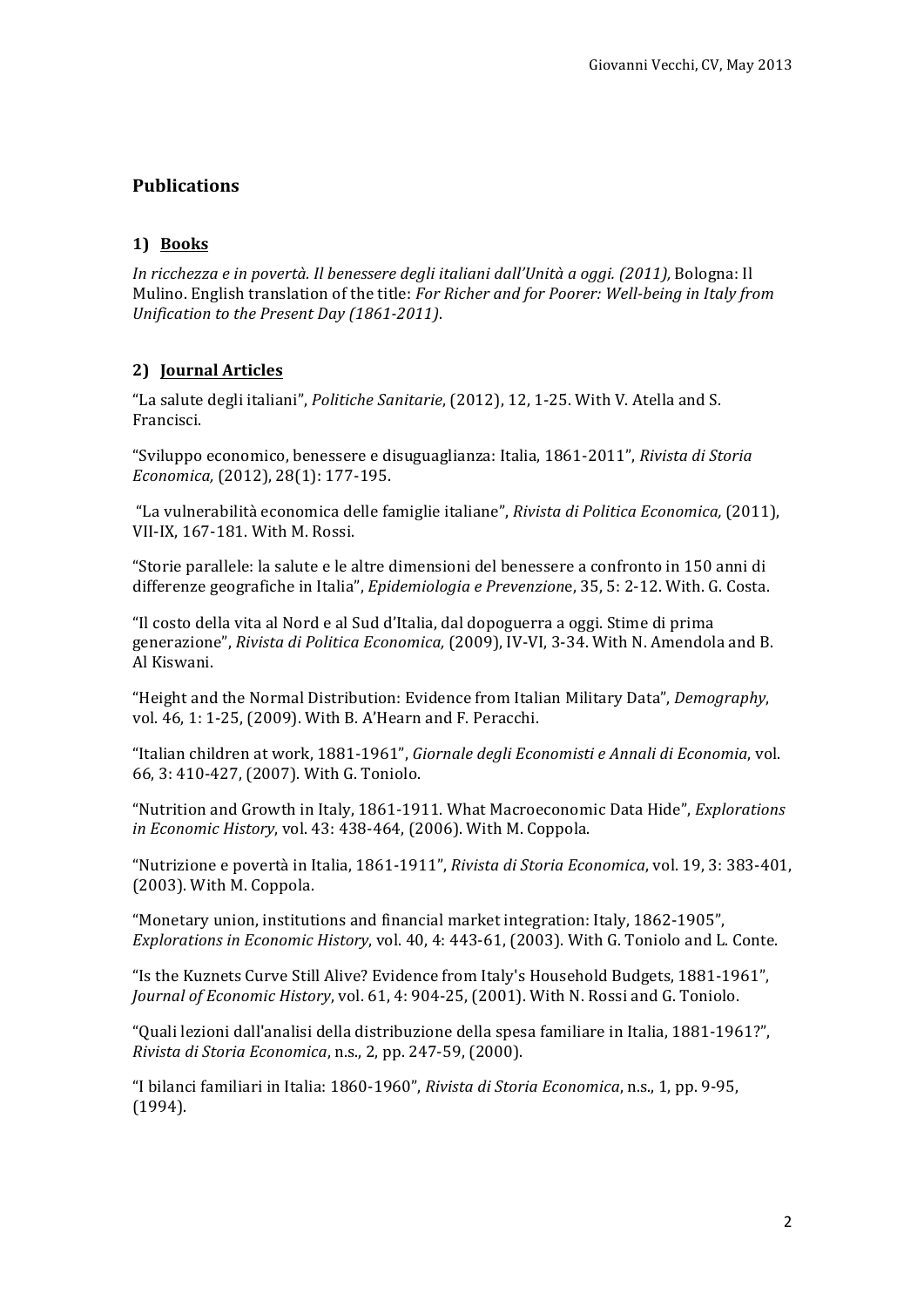## **3) Contributed Chapters**

"Standards of Living", in G. Toniolo (ed.), *The Oxford Handbook of Italy and the World Economy since Unification*. New York: Oxford University Press (2013). With A. Brandolini.

"Nel secolo breve il lungo balzo del benessere", in L. Paolazzi (ed.), *Libertà e benessere in Italia*. Roma-Bari: Laterza (2011). With G. Toniolo.

"Evaluation of the Welfare Impact of Higher Energy Prices in Madagascar", in D. Go and J. Page (eds.), *Africa at a Turning Point? Growth, Aid External Shocks.* Washington: World Bank (2008). With N. Andriamihaja.

"Regional Poverty in Croatia, 2002-2004", in Ekonomski Institut Zagreb (ed.), *Social Policy and Regional Development. Conference Proceedings*. Zagreb: IEZ (2007). With D. Nestić.

"Il benessere dell'Italia liberale (1861-1913)", in P. Ciocca and G. Toniolo (eds.), *Storia Economica d'Italia*. Roma-Bari: Laterza, (2003).

"The Euro and Europe's Single Market: Lessons from Italy's Monetary Unification (1862-1880)", in P.A. David and M. Thomas (eds.), *The Economic Future in Historical Perspective*, Oxford University Press, 315-38. (2003). With L. Conte and G. Toniolo.

"Fare o comprare? Un caso di studio", in V. Visco Comandini (ed.), *La privatizzazione dei* servizi pubblici locali. Giuffrè: Milano, 83-125. (2000). With C. Baldi.

#### **4) Other Publications**

"Il benessere degli italiani", *il Mulino*, (2011), 40, 458, 973-81.

"Setting a Poverty Line for Iraq", in *Confronting Poverty in Irag*, World Bank and Iraq Poverty Reduction Strategy High Committee, (2011), 199-230. With N. Amendola.

"Constructing a Welfare Indicator for Poverty Analysis in Iraq", in *Confronting Poverty in Iraq*, World Bank and Iraq Poverty Reduction Strategy High Committee, (2011), 134-158. With N. Amendola.

"Consumer Price Indices and Poverty in Iraq, 2007", in *Confronting Poverty in Iraq*, World Bank and Iraq Poverty Reduction Strategy High Committee, (2011), 157-198. With N. Amendola.

"The impact of the Public Distribution System on Living Standards - Some Microsimulations", in *Confronting Poverty in Iraq*, World Bank and Iraq Poverty Reduction Strategy High Committee, (2011), 562-596. With N. Amendola, S. Razzaz, and M. Sorrentino.

"Poverty Estimation: Methods and Measurement Issues", background paper #1, in *Croatia* Living Standards Assessment, World Bank Report, Poverty Reduction and Economic Management Unit – Europe and Central Asian Region, (2006). With D. Nestić.

"A Poverty Profile for Croatia 2004", background paper #3, in *Croatia Living Standards* Assessment, World Bank Report, Poverty Reduction and Economic Management Unit -Europe and Central Asian Region, (2006).

*Republic of Yemen Poverty Update*, World Bank Report no. 24422-YEM, Middle East and North Africa Human Development Sector, (2002). With S. Razmara, M. Ravallion, D. van de Walle, N. Mohammed and Y. Takako.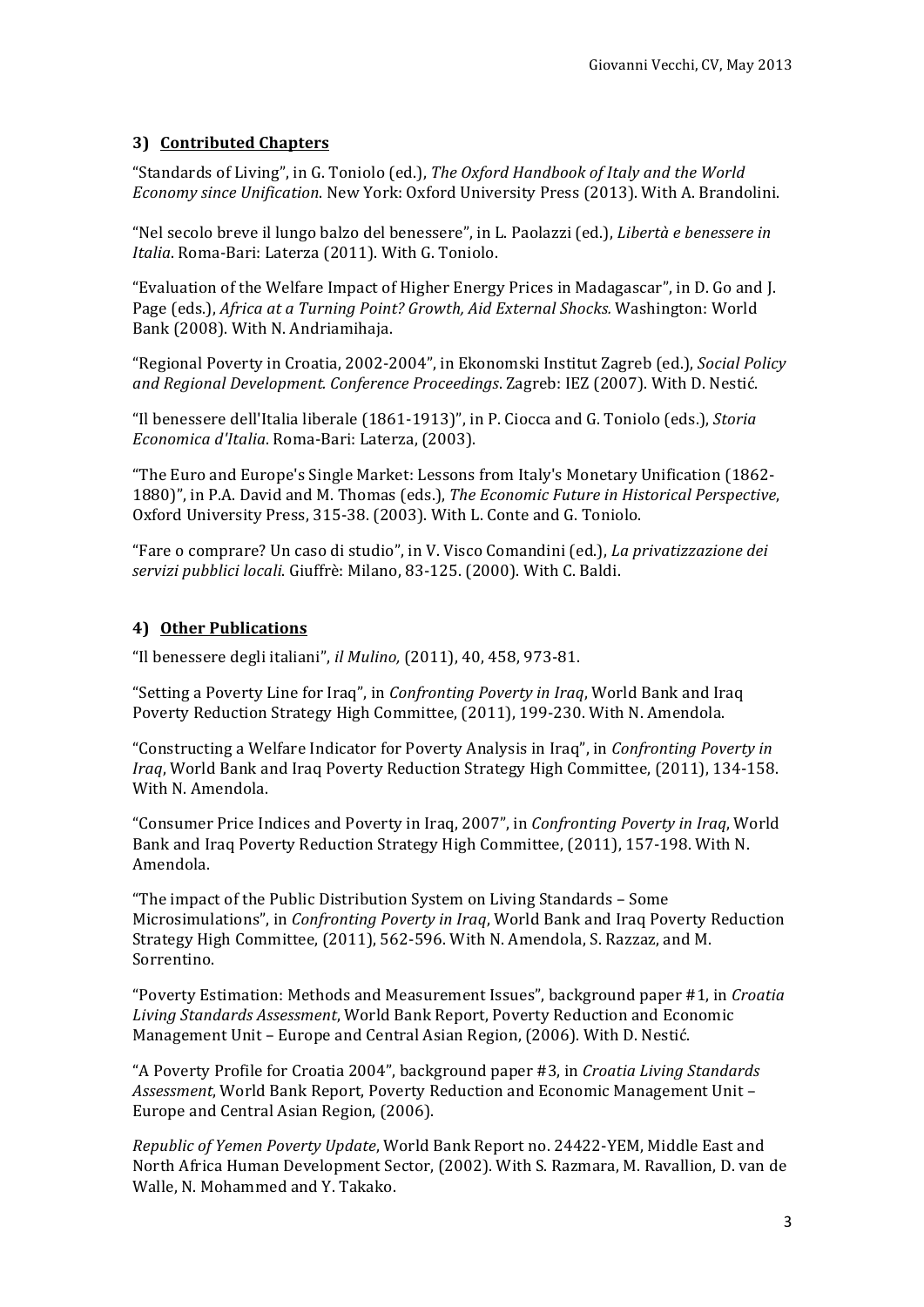Kingdom of Morocco Poverty Update, World Bank Report no. 21506-MOR, Middle East and North Africa Human Development Sector, (2001). With S. Razmara.

### **Working Papers**

"Italy's Modern Economic Growth, 1861-2011", Quaderni del Dipartimento di Economia Politica e Statistica, 663, Università degli Studi di Siena. With E. Felice.

"The Well-Being of Italians: A Comparative Historical Approach", *Economic History Working Papers*, 19, Bank of Italy. With A. Brandolini.

"Growth, Inequality and Poverty in Madagascar, 2001-2005", *Africa Region Working Paper* Series No. 113, The World Bank, April 2008. With N. Amendola.

"Italian Children At Work, 1881-1961", *Understanding Children's Work Research Report, October 2007.* With G. Toniolo.

"An Evaluation of the Welfare Impact of Higher Energy Prices in Madagascar", *Africa Region Working Paper Series No. 106, The World Bank*, June 2007. With N. Andriamihaja.

"Living standards and the distribution of heights: Italy, 1855-1910", Center for Health and *Wellbeing Working Papers*, Princeton University, April 2007. With B. A'Hearn and F. Peracchi.

"Nutrition and Growth in Italy, 1861-1911. What Macroeconomic Data Hide". Working Paper 04-31, Economic History and Institutions Series, Universidad Carlos III de Madrid, September 2004. With M. Coppola.

"Monetary Union, Institutions and Financial Market Integration, Italy 1862-1905", CEPR *Discussion Paper*, 3684, January 2003 (with G. Toniolo and L. Conte).

"Is the Kuznets Curve Still Alive? Evidence from Italy's Household Budgets, 1881-1961", *CEPR Discussion Paper*, 2140, May 1999 (with N. Rossi and G. Toniolo).

#### **Other writings**

#### **2012**

*Disuguaglianza e povertà, serve una rivoluzione copernicana.* http://www.italiafutura.it/dettaglio/115316/disuguaglianza\_e\_poverta\_serve\_una\_rivolu zione copernicana

*La linea (di povertà) è mobile.* http://www.lavoce.info/articoli/pagina1003316-351.html. With N. Amendola.

#### **2011**

*Chi invita i poveri al ristorante?* http://www.lavoce.info/articoli/pagina1002642-351.html. With N. Amendola.

*Le tre povertà degli italiani.* http://www.lavoce.info/articoli/pagina1002602-351.html. With N. Amendola and M. C. Rossi.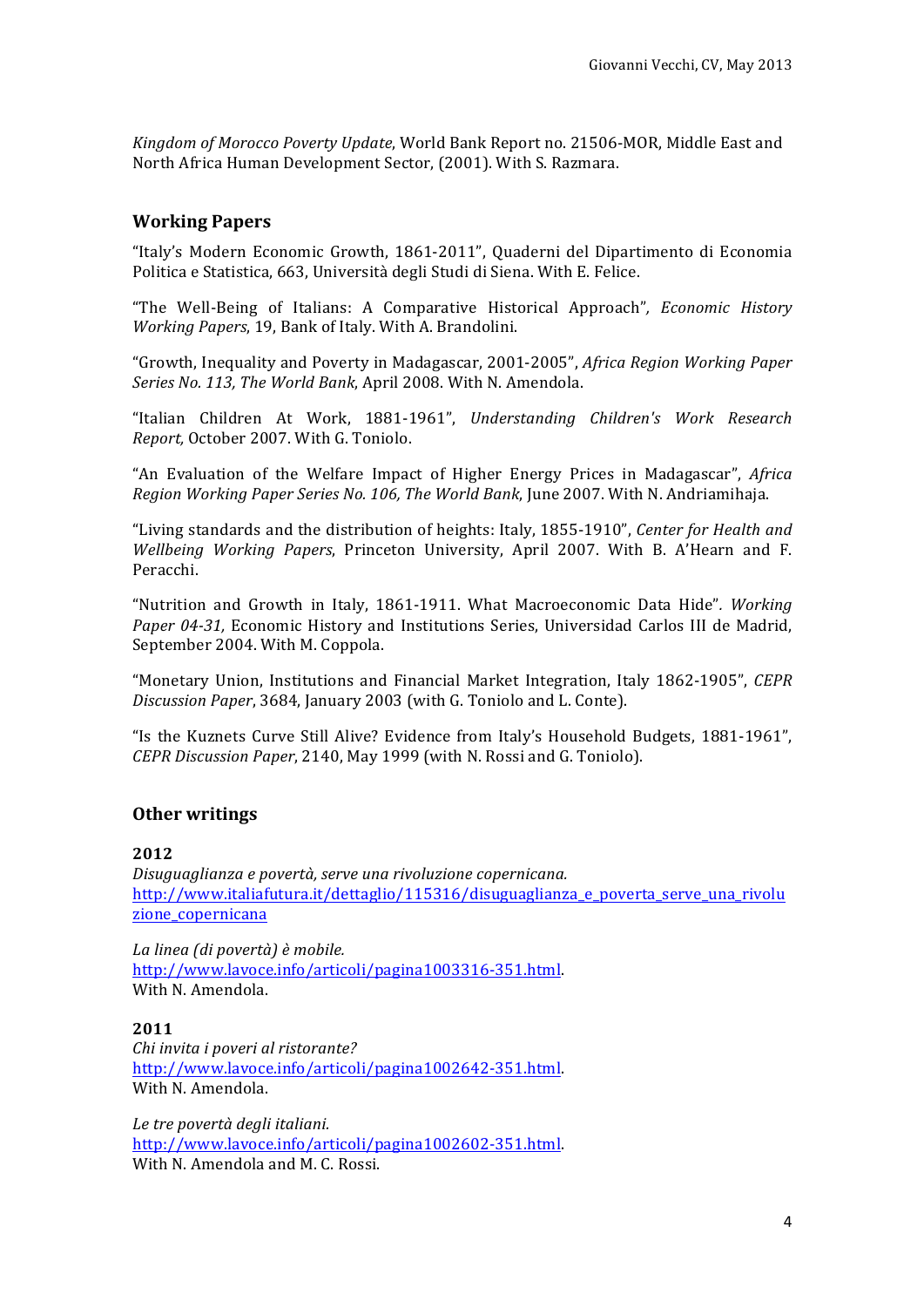*Un futuro di benessere. Alle nostre spalle.* http://www.formiche.net/dettaglio.asp?id=27005&id\_sezione

### **Research in Progress**

A History of Living Standards in Italy, 1861-2011. Monograph for Oxford University Press. In preparation.

Living Standards, Inequality and Poverty in the World, 1850-2010: A New Household Budget *Approach.*  With F. Alvaredo (Nuffield College, Oxford).

*Vulnerability to Poverty in Italy, 1980-2012.* With N. Amendola (Università di Roma "Tor Vergata") and M. Rossi (Università di Torino). Research project joint with the National Statistical Institute (Istat).

*Long-run Historical Statistics in Italy, 1861-2011.* With M. Vasta (Università di Siena). Research project joint with the National Statistical Institute (Istat).

*A* Hundred and Fifty Years of Differences in the Cost-of-Living. Italy, 1861-2011. With N. Amendola (Università di Roma "Tor Vergata"), A. Brunetti (Istat) and G. Federico (European University Institute).

### **Participation in Research Projects**

*Istruzione e lavoro minorile in Italia, 1861-2001*. Università di Roma "Tor Vergata" (Oct 2005 to Oct 2007) Project director: G. Toniolo.

*Italian Historical Statistics, 1861-2000: A On-Line Database*. Università di Roma "Tor Vergata" (Oct 2003 to Oct 2005) Project director: G. Toniolo.

*Growth, welfare, and consumption in Italy, 1861-2000*. Università di Roma "Tor Vergata" (Oct 2000 to Oct 2002). Project director: G. Toniolo.

Household budgets data as a source for the reconstruction of the personal income distribution in Italy: 1861-1991. Università di Siena (Nov 1999 to Nov 2001).

The convergence of wages and living standards after Italy's monetary unification (1862-*1914).* Università di Roma "Tor Vergata" (Oct 1998 to Oct 1999). Project director: G. Toniolo.

*Patterns of consumption in a life-cycle framework*. The Institute for Fiscal Studies, 7 Ridgmount Street, London WC1E 7AE (Oct 1994 to Oct 1995). 

Project Director: Richard Blundell.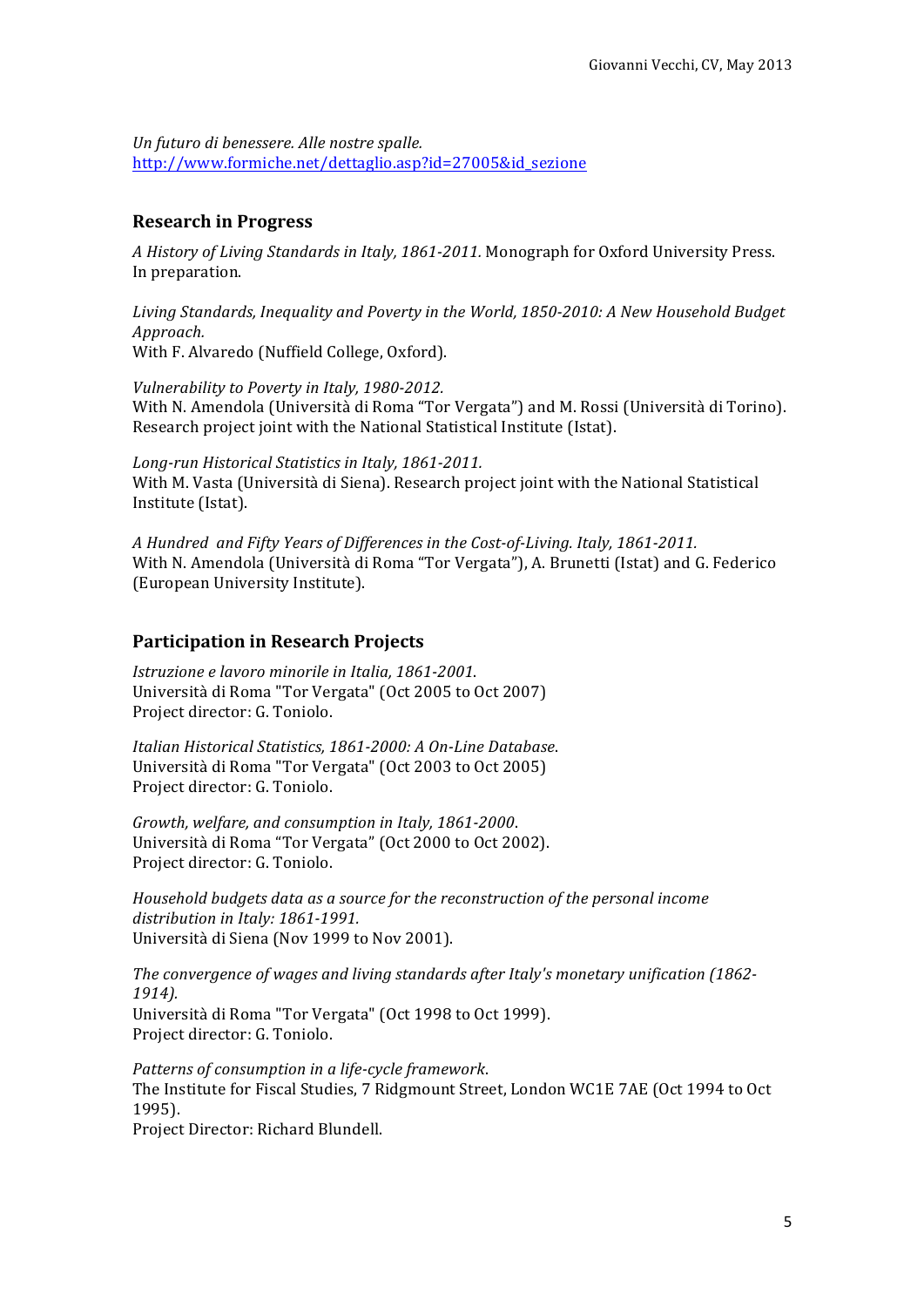*Living standards: Interpersonal Comparisons.* Università di Venezia "Ca' Foscari" (Feb 1993 to Aug 1994). Project directors: Nicola Rossi and Gianni Toniolo.

*Personal Income Distribution: Theory and Estimation.* Università di Modena (Sep 1992 to Feb 1993). Project Director: Nicola Rossi.

## **Teaching Experience**

Lectures on Welfare, Poverty and Inequality Measurement. Master in Development Economics and International Co-operation, Università di Roma "Tor Vergata" (2003-2012); Ph.D. in International Economics, Università di Roma "Tor Vergata" (2011); Master in Economic Development, Universidad Carlos III de Madrid (2004-2009).

### *Economic History*

*-* Undergraduate second year, Università di Roma "Tor Vergata" (2007-2012)

- Teaching Assistant, Free University of Bozen-Bolzano (1999, 2000).

#### *Applied Econometrics with Stata.*

MEI/Ph.D. in Econometrics and Empirical Economics, Università di Roma "Tor Vergata" (2001-2008).

*A History of the International Economy, 19th – 20th Century.* Undergraduate first year, Universidad Carlos III de Madrid (2004).

#### *Demand Analysis: Theory and Estimation*.

Master in Economia della concorrenza e della regolazione delle public utilities, Università di Roma "Tor Vergata" (2002-2009).

#### *Quantitative Methods for Economists*

Master in Economia della concorrenza e della regolazione delle public utilities, Università di Roma "Tor Vergata" (2002-2009).

*Topics in Applied Economics*

Doctorate in Economics, Università di Siena (1999, 2000).

*Topics in Applied Econometrics* Doctorate in Economics, Università di Roma "Tor Vergata" (1996, 1997, 1998).

### **Research Grants and Awards**

### **2008-2011**

Abbott Pharmaceutical, "*For Richer and for Poorer: Well-being in Italy from Unification to the Present Day (1861-2011)".*

### **2004**

Explorations Prize in Economic History for the best article published in *Explorations in Economic History*. The article was co-authored by G. Toniolo and L. Conte.

### **Seminars and Conferences**